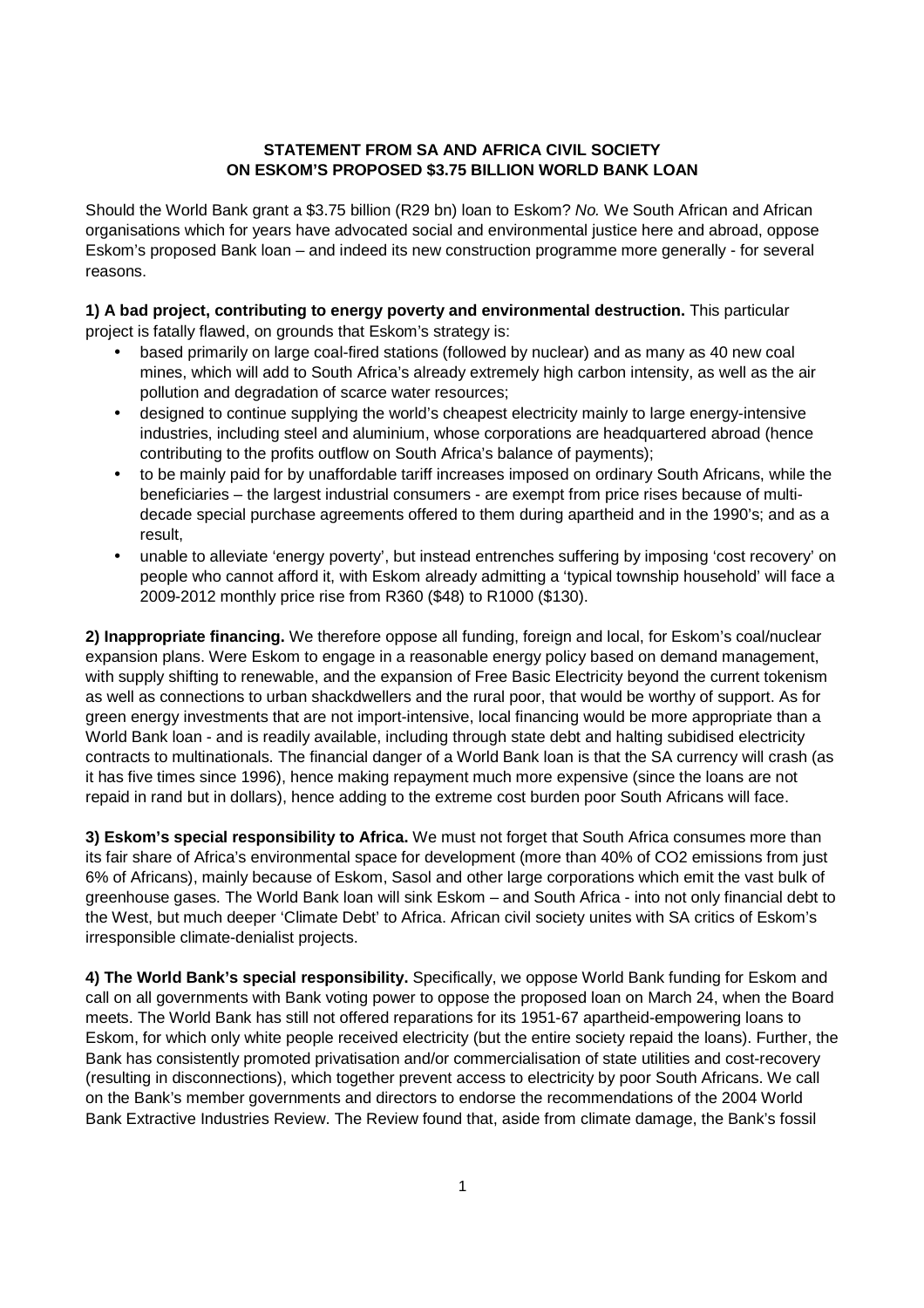fuel projects had neither the intention nor the effect of alleviating poverty and called for them to be phased out.

**5. The US government's special responsibility.** We especially call on the US Treasury – which has opposed Bank coal financing in line with a recent 'Guidance Note' – to veto the proposed loan, and to also halt US government subsidies to the coal industry so as to avoid the legitimate charge against Washington of hypocrisy. We are delighted about three processes internal to the US, which are a model for our own work in South Africa: Sierra Club legal action has prevented new coal-fired plants from being built; courageous activists in West Virginia are engaged in direct action to halt 'mountaintop coal removals'; and the US Environmental Protection Agency adopted December 2009 provisions to implement its 'endangerment finding' that carbon from coal is a pollutant and must be directly regulated. What must be avoided is the US imposing responsibility for carbon cuts on the South, but without providing funding or technology support for renewable energies as part of the 'Climate Debt' that the US owes for taking up so much environmental space. World Bank Executive Directors representing the South have responded to the US Guidance Note making several of these points, and they oppose the use of the Bank as an instrument of US power. This is a fair point, and a long-standing grievance we all share, given Washington's extremely destructive role at the Bank and in the world economy. Nevertheless, the dissident Executive Directors' response supports further Bank funding for fossil energy and specifically coal-fired power stations, justifying coal as necessary for poverty alleviation and economic growth in developing countries. In reality, economic growth has been accompanied by growing inequality in South Africa and many other countries that suffer 'resource curse'. The poor are mostly left worse off than before. Even where their income improves by conventional measures, the gains are lost to services cost recovery (and disconnections), to health costs imposed by pollution, to the loss of nonrenewable resources, to water/land theft associated with coal-fired power, and to the increased cost of access to amenities previously provided as public goods. In addition, it is common cause that the poor are most vulnerable to climate change. In many countries, they are already feeling the costs in intensified droughts and floods and in the loss of land through coastal erosion.

**6) Towards the transformation of energy, production and financing.** We see renewable energy, not coal-fired power stations, as the optimal development path for Southern economies, creating more jobs, building local manufacturing capacity, and avoiding the environmental mistakes of Northern countries. As in South Africa, most World Bank coal power projects are designed to supply industry, not people. They do not necessarily increase per capita access to energy. The industries in turn are mostly geared for export in line with the World Bank's promotion of export oriented production. The goods are then consumed primarily in developed countries. Further, many industries are established with foreign direct investments. In the process, much of the heavy industry in developed countries has relocated to developing countries in search of cheaper energy and cheaper labour. Yet because their headquarters are in London, Melbourne, New York, Toronto, Zurich and other offshore sites, a substantial portion of profits is returned to rich countries, exacerbating the poor countries' balance of payments deficit. Because South Africa's payments deficit is so extreme, due to the outflow of profits and dividends to foreign corporations which benefit from the world's cheapest electricity, The Economist magazine judged the country as the world's riskiest emerging market (24 February 2009).

**7) The demand side management alternative.** Instead of expanding its coal/nuclear facilities, Eskom should engage in serious demand side management, beginning by phasing out electricity to smelters that have little linkage with the South African economy and that are capital- rather than jobs-intensive. Concrete plans should be made for a 'just transition', so as to provide alternative, well-paid 'green jobs' – e.g. in subsidised thermal-solar geysers for every house – to those workers who are employed at the smelters. At the same time, the special purchase agreements should be disclosed to the public and opened for renegotiation. The freed up energy should be redistributed to provide for a much larger 'lifeline' supply of universal Free Basic Electricity – with a rising block tariff to encourage conservation to improve spinning margins which will buy time for a switch into renewable energy technologies. By not expanding its coal/nuclear facilities and instead redistributing the electricity capacity it has, and by simultaneously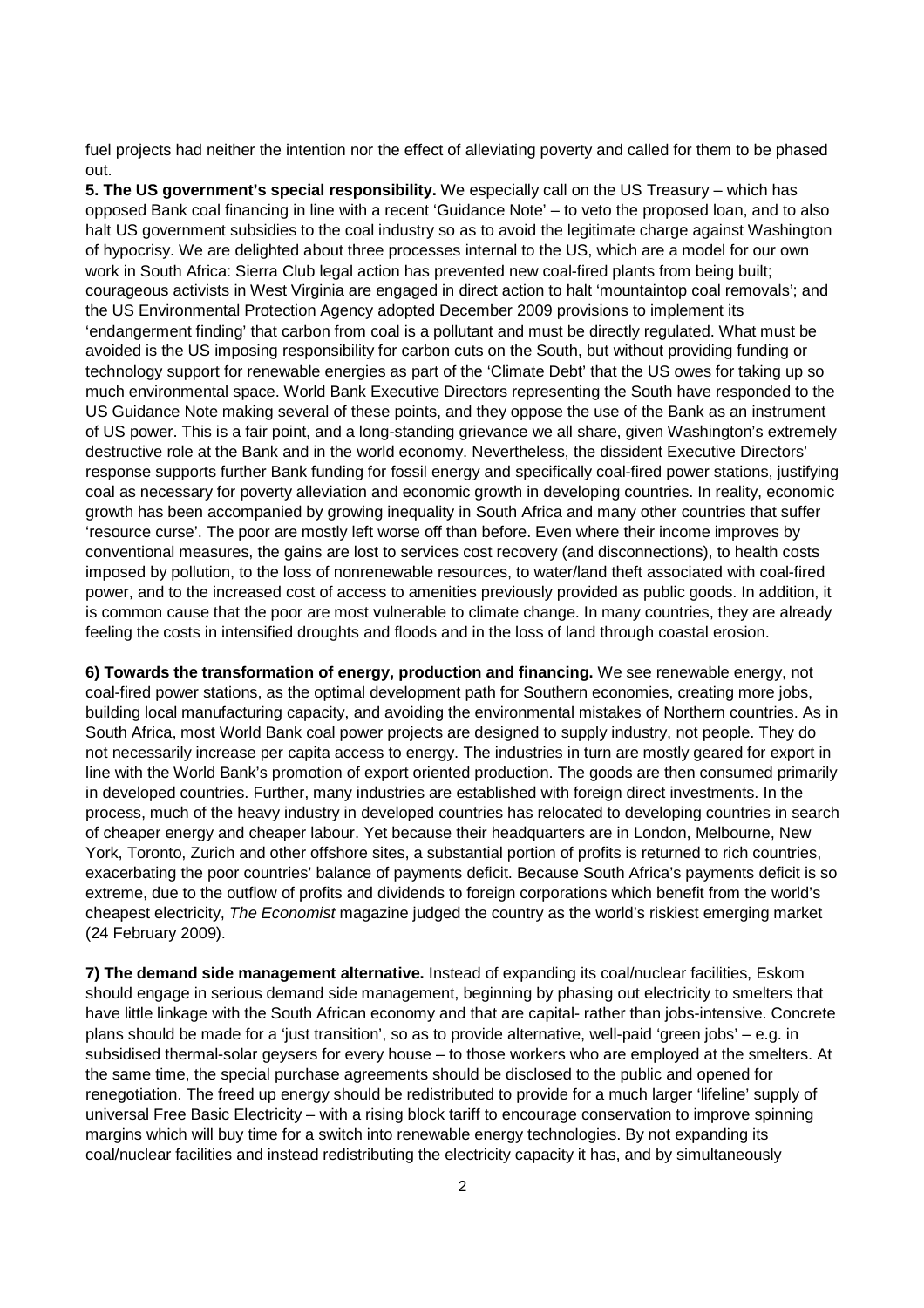switching to renewable sources, Eskom can survive this crisis. But it can only do so if it is not in the clutches of the world's leading financier of climate destruction, the World Bank.

## **ENDORSEMENTS:**

South Africa

- 350.org South Africa
- Alternative Information Development Centre
- Anti Privatization Forum
- Austerville Clinic Committee
- Benchmarks Foundation
- Bluff Ridge Conservancy
- Boitshoko Home Based Care
- Buhlebuyeza
- Ceasefire Campaign
- Centre for Civil Society Environmental Justice Project
- Citizens United for Renewable Energy and Sustainability
- Clairwood Ratepayers Association
- Diakonia
- Displaced Rates Payers Association
- DUCT Howick
- Durban Airport Farmers Association
- Earthlife Africa Ethekwini
- Earthlife Africa, Johannesburg
- Eastern Cape Environmental Network
- Ecumenical Service for Socio-Economic Transformation
- Ecumenical Women's Prayer in Action
- Environmental Monitoring Group
- Esigodini Environmental Group
- Federation for a Sustainable Environment
- General Industries Workers Union of SA
- Greater Edendale Environmental Network
- groundWork
- Inner City Resource Centre
- Isipingo Environmental Committee
- Isipingo Ratepayers AssociationJoint Action Committee of Isipingo
- Kathorus Concerned Residents
- KwaZulu-Natal Subsistence Forum
- Merebank Clinic Committee
- Merebank Residents Association
- Noordhoek Environmental Action Group
- **Off the Ground**
- Pelindaba Working Group
- Phulhumani CO OP
- Pietermaritzburg Association for Christian Social Awareness
- Renewable Energy Centre
- Silverglen Civic Association
- Siyathuthuka Group
- Socialist Group
- South African Chemical Workers Union (Gauteng)
- South African Council of Churches (Gauteng)
- South African Council of Churches
- Southern African Faith Communities' Environment Institute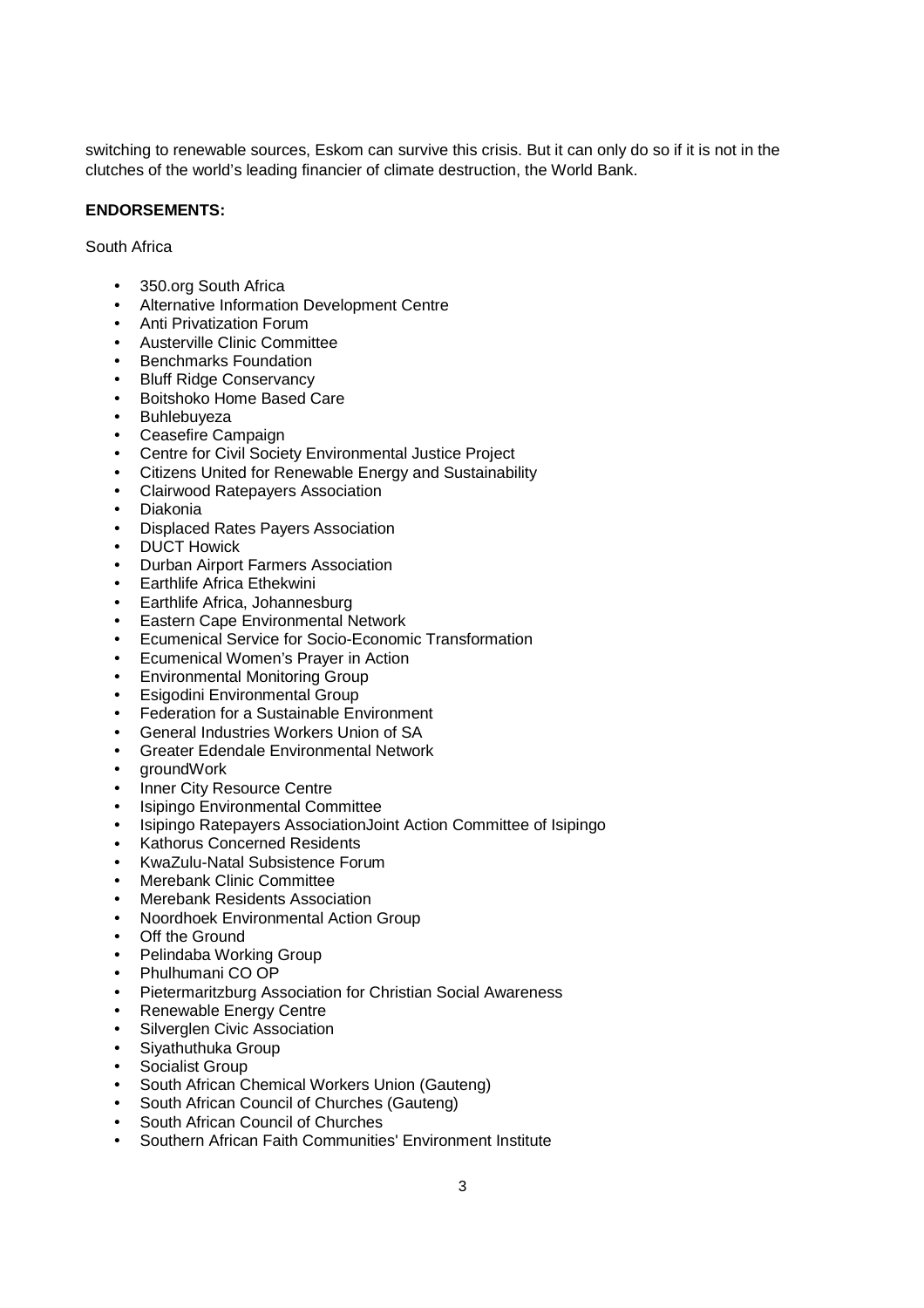- South Durban Community Environmental Alliance
- Southern Cape Land Committee
- Soweto Concerned Residents
- Soweto Electricity Crisis Committee
- Springs Eco Friends
- Sustainable Energy and Climate Change ProjectTreasure Beach Environmental Forum
- Timberwatch
- Trust for Community Outreach and Education
- Tsogang Youth Group
- Umphilo waManzi
- Vaal Environmental Justice Alliance
- Vezani Disable Support Group
- Well Worn Theatre
- Wentworth Development Forum
- Wildlife and Environmental Society of South Africa (Gauteng)
- Workers World Media Production
- WWF SA
- Youth Agriculture Ambassadors

## Africa

- Ghana Friends of the Earth Ghana
- Kenya Kenya Debt Relief and Development Network
- Kenya Pan African Climate Justice Alliance
- 
- **Malawi** Citizens for Justice<br>
Mozambique Justica Ambiental  $\bullet$  Mozambique
- Namibia Earthlife Africa
- Nigeria Environmental Rights Action
- Sierra Leone Friends of the Earth, Sierra Leone
- Swaziland Yonge Nawe
- Tanzania Lawyers Environmental Action Team
- Togo Les Amis de la Terre
- Tunisia Association Tunisienne Pour la Nature et l'Environnement
- Africa Jeunes Volontaires pour l'Environnement
- Africa **Africa Youth Initiative on Climate Change**

## International

- International Focus on the Global South
- International Third World Network
- Europe CEE Bankwatch Network (Central and Eastern Europe)
- Europe ECA-Watch Europe
- Australia Jubilee Australia
- Australia Friends of the Earth Australia
- Bangladesh Equity and Justice Working Group
- Bangladesh Solidarity Workshop
- Belgium 11.11.11, Coalition of the Flemish North-South Movement
- Bosnia-Society for Threatened Peoples International
- **Herzegowina**
- Brazil Friends of the Earth Brazil
- Bulgaria Bulgaria For the Earth!
- Bulgaria Centre for Environmental Information and Education
- Canada Canadians for Action on Climate Change
- Canada Halifax Initiative Coalition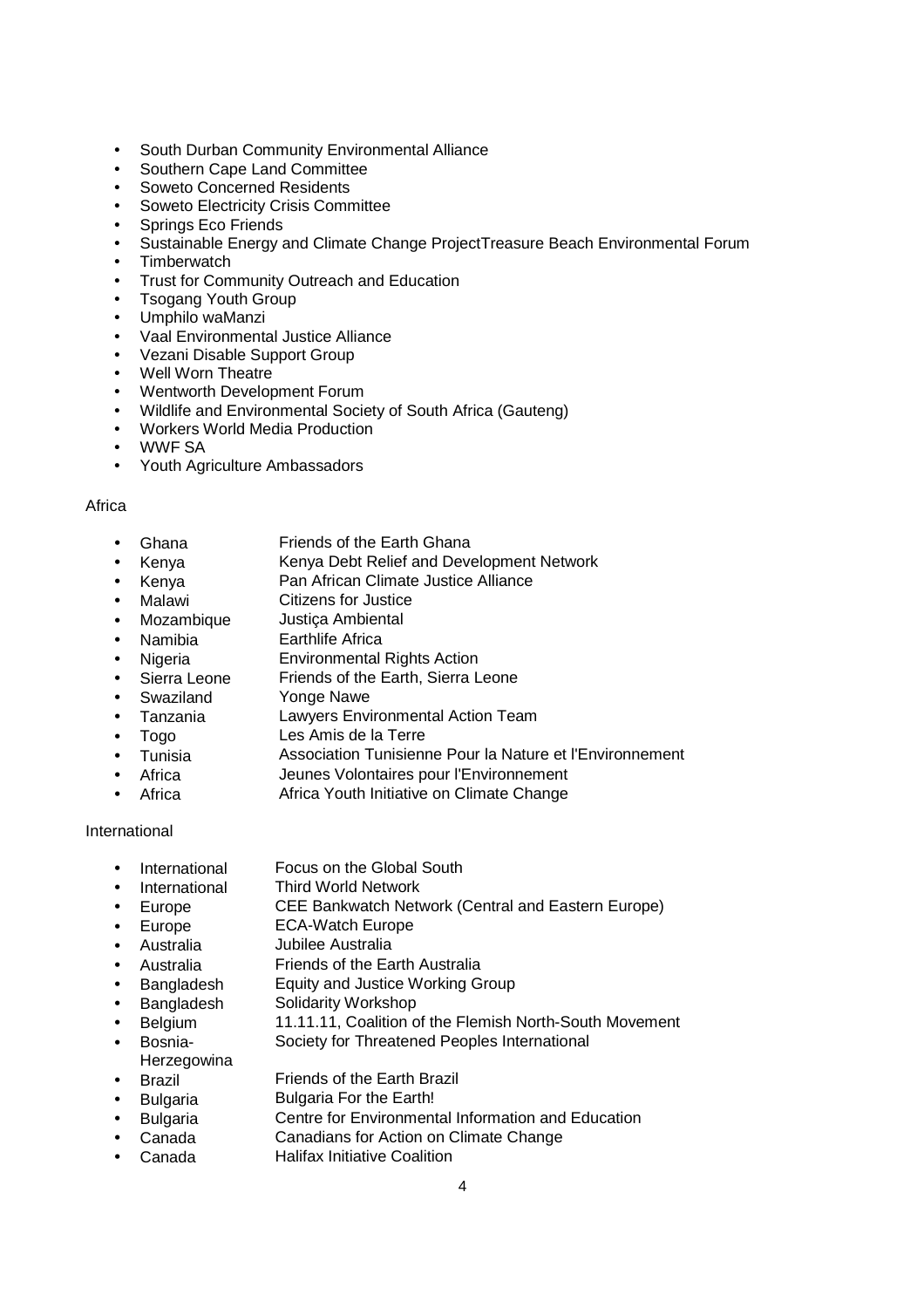- Czech Republic Centre for Transport and Energy
- Czech Republic Hnuti DUHA
- Denmark NOAH, Friends of the Earth, Denmark
- Estonia Estonian Green Movement
- France Les Amis de la Terre/Friends of the Earth France
- France Pres.Noe21
- Georgia Green Alternative
- Germany **GegenStroemung CounterCurrent**
- Germany INFOE the Institute for Ecology and Action Anthropology
- Germany Urgewald
- Hungary National Society of Conservationists Friends of the Earth Hungary
- India **National Forum of Forest People and Forest Workers**
- India Community Environmental Monitoring A Project of The Other Media
- India Corporate Accountability Desk of The Other Media
- India Foundation for Dialogues on Indigenous culture and environment (DICE Foundation)
- India **India People's Science Campaign**
- India **Indian Social Action Forum**
- India Nityanand Jayaraman
- Ireland Debt and Development Coalition Ireland
- Italy Campagna per la riforma della Banca mondiale
- Latvia **Latvian Green Movement**
- Lebanon IndyACT The League of Independent Activists
- 
- Lithuania Atgaja<br>Macedonia Eco-sense Macedonia
- Malaysia Consumers Association of Penang
- Malaysia Friends of the Earth Malaysia
- Mauritius **FOE Mauritius**
- Mexico Fundar, Centro de Análisis e Investigación, A.C.
- Norway Friends of the Earth Norway
- Poland Polish Green Network
- Russia Sakhalin Environmental Watch
- Slovak Republic Friends of the Earth Center for Environmental Public Advocacy
- Spain Observatori del Deute en la Globalització
- Switzerland Berne Declaration
- The Philippines Alliance of indigenous women's organizations in the Cordillera
- The Philippines NGO Forum on Asia Development Bank
- The Netherlands Both Ends
- Ukraine **National Ecological Centre of Ukraine**
- United Kingdom Bretton Woods Project
- United Kingdom ClientEarth
- United Kingdom Friends of the Earth England, Wales and Northern Ireland
- United Kingdom World Development Movement
- United States Africa Action
- United States California Communities Against Toxics
- **United States**
- United States Center for Biological Diversity
- United States Columban Center for Advocacy and Outreach
- United States Concerned Residents of Portland, NY + People Like Us
- United States Crude Accountability
- United States Friends of the Earth, US
- United States Bank Information Center
- United States Foreign Policy in Focus